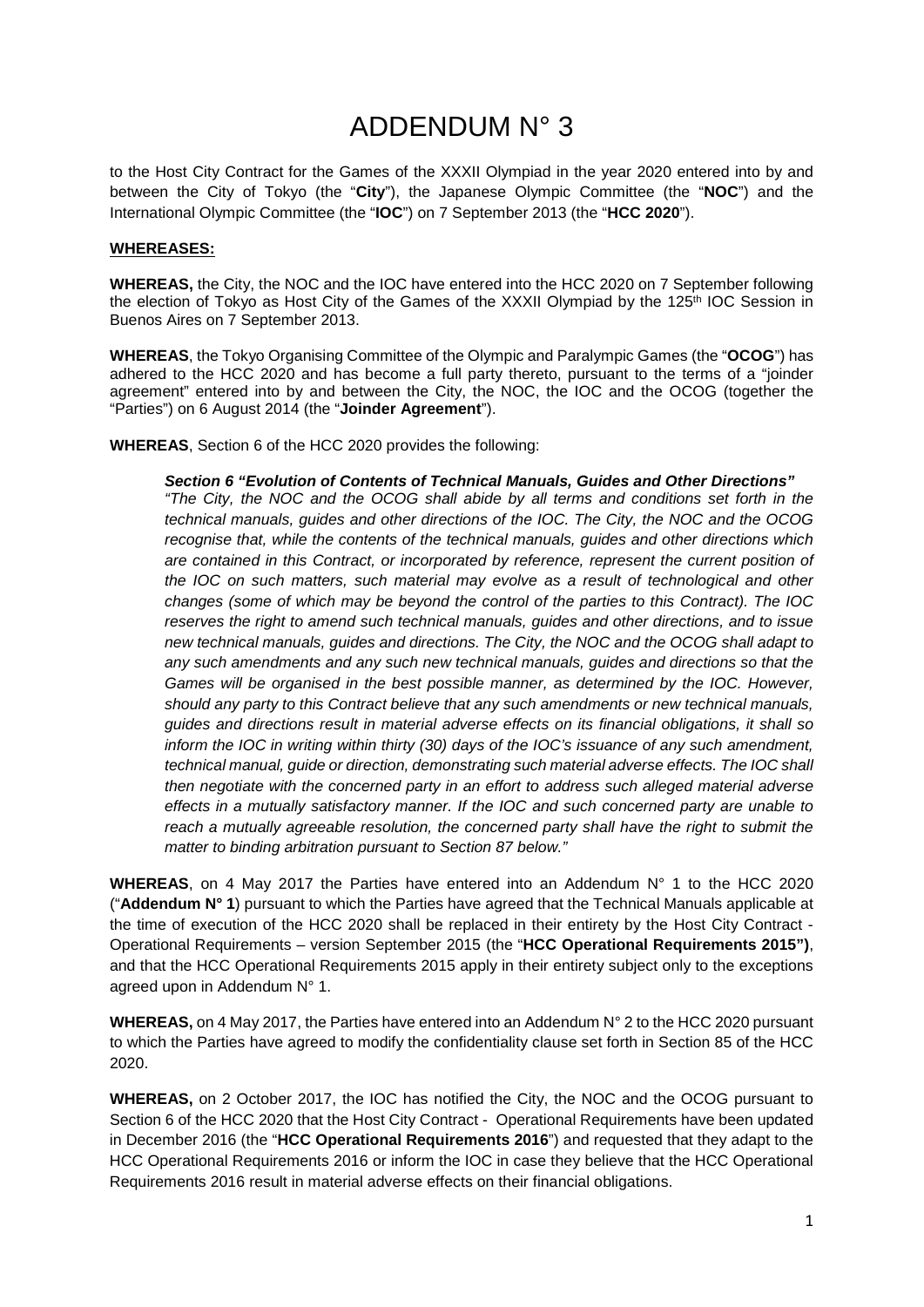**WHEREAS**, within the deadline agreed with the IOC, the OCOG, the City, and the NOC, have informed the IOC that they believed certain aspects of the HCC Operational Requirements 2016 resulted in material adverse effects on their financial obligations and, subsequently, the IOC, the OCOG, the City, and the NOC, have held negotiations to address such alleged material adverse effects in a mutually satisfactory manner;

**WHEREAS**, such negotiations have allowed the Parties reaching a mutually agreeable resolution of the matter, which is reflected in this Addendum N °3.

**Today,** therefore the Parties agree as follows:

### **1. Substitution of Addendum N° 1**

The Parties agree that, from the date of their execution of this Addendum  $N^{\circ}$  3, Addendum  $N^{\circ}$ 1 shall cease to be in effect between them and be entirely substituted by this Addendum  $N^{\circ}$  3.

#### **2. Application of the HCC Operational Requirements 2016**

The Parties agree that, from the date of execution of this Addendum N° 3, the Technical Manuals in force at the time of the execution of the HCC 2020 as well as the HCC Operational Requirements 2015 shall be replaced in their entirety by the HCC Operational Requirements 2016, which shall be applicable to the Parties in their entirety, subject only to the exceptions described in Section 3 and Section 4 of this Addendum N°3.

#### **3. Modifications and Exemption**

The Parties agree that the application of the HCC Operational Requirements 2016 shall be subject to the modifications of the text of, and the exemption of the application of, the HCC Operational Requirements 2016 set forth in Appendix 1 to this Addendum N° 3.

### **4. Further negotiations**

The Parties further agree that the application of the following paragraphs of the HCC Operational Requirements 2016 shall remain subject to further negotiations between them and that the Parties shall use their best efforts in order to reach a mutually agreeable solution on these items as soon as practically possible:

### *BRS 04 – Games Operations Phase – other facilities and services (page 64)*

*[…]*

• *Provide a fully constructed and operational facility to house approximately 10 to 12 RHB midsized studios (approximately 70m2 per studio) and stand-up positions equipped with power, HVAC, security, compound, etc., with an unobstructed view of an Olympic area or Host City interest point. […]*

*BRS Annex 1 – 80. TV studio building (page 247)*

- *Provide a fully constructed and operational facility to house a number of RHB mid-sized studios (e.g. 50 to 100 m2 each) and ensure that the following parameters are respected:* 
	- - *The number of RHB studios should not exceed 20. […]*
	- - *The TV studio building shall be accompanied by a number of stand-up positions with a similar view to the individual studios, either in close proximity to the TV studio building or as an integral part of the building; the back-of-house compound shall be shared. Stand-up positions shall be open but with a canopy, as well as lighting and power. An RF platform shall be provided as part of the roof of the building. […]*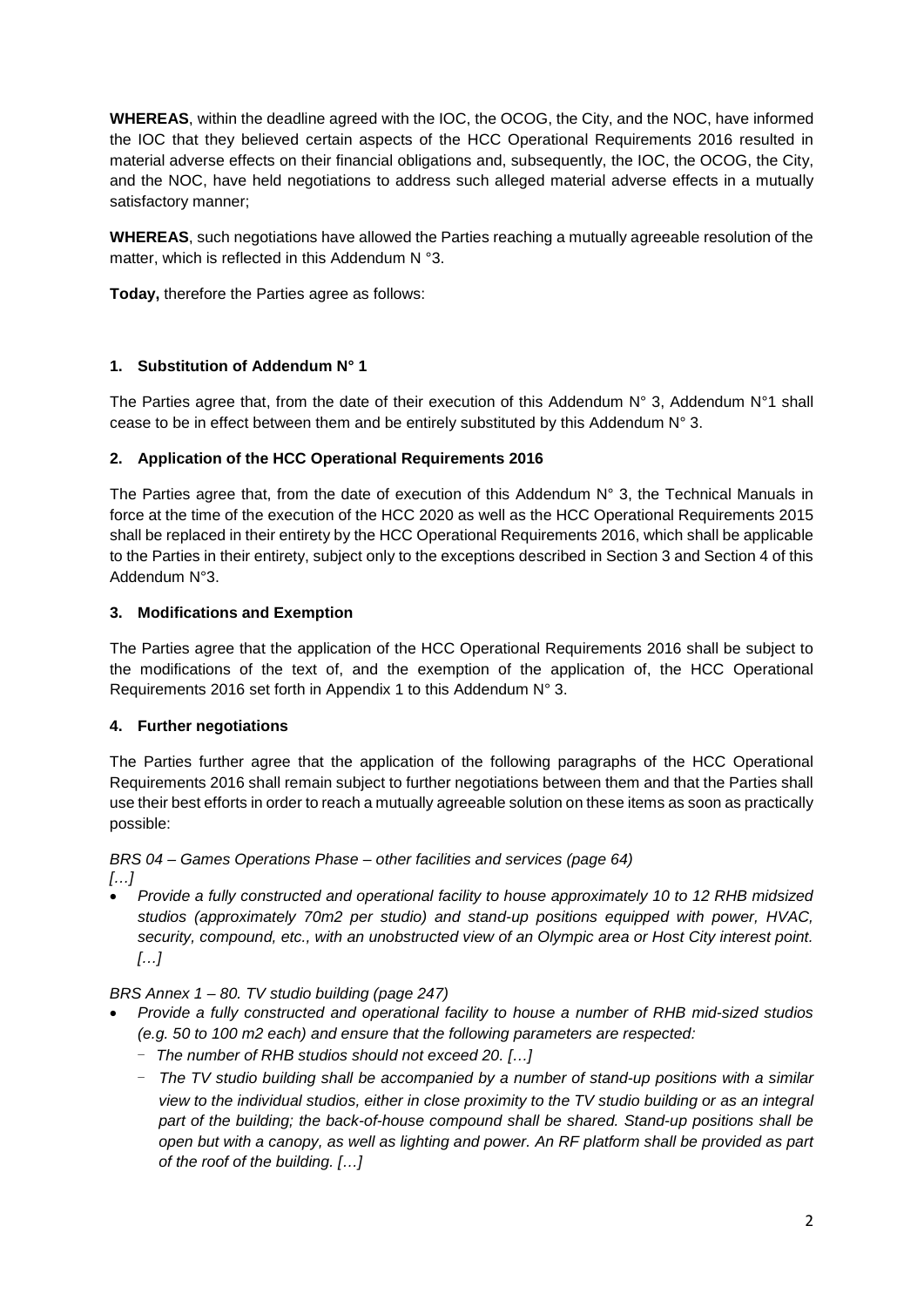Until the Parties reach an agreement regarding the application of the Operational Requirement, the relevant provisions of the HCC Operational Requirements 2015 shall remain applicable between them, i.e**. :**

*BRS 04 - Operations phase – other facilities and services (page 56)*

*[…]*

• *Provide a fully constructed and operational facility to house a number of RHB mid-sized studios and stand-up positions equipped with power, HVAC, security, compound, etc., with an unobstructed view of an Olympic area or host city interest point. […]*

*BRS Annex 1, 80. TV studio building (page 242)*

*[…]*

• *The TV studio building shall be accompanied by a number of stand-up positions with a similar view to the individual studios, either in close proximity to the TV studio building or as an integral part of the building; the back-of-house compound shall be shared. Stand-up positions shall be open but with a canopy, as well as lighting and power. […]*

### **5. No further changes**

The Parties agree that, except for the modifications expressly agreed between the Parties pursuant to this Addendum, the HCC 2020 shall continue to apply, in full force and effect and without further modifications.

#### **[signatures on next page]**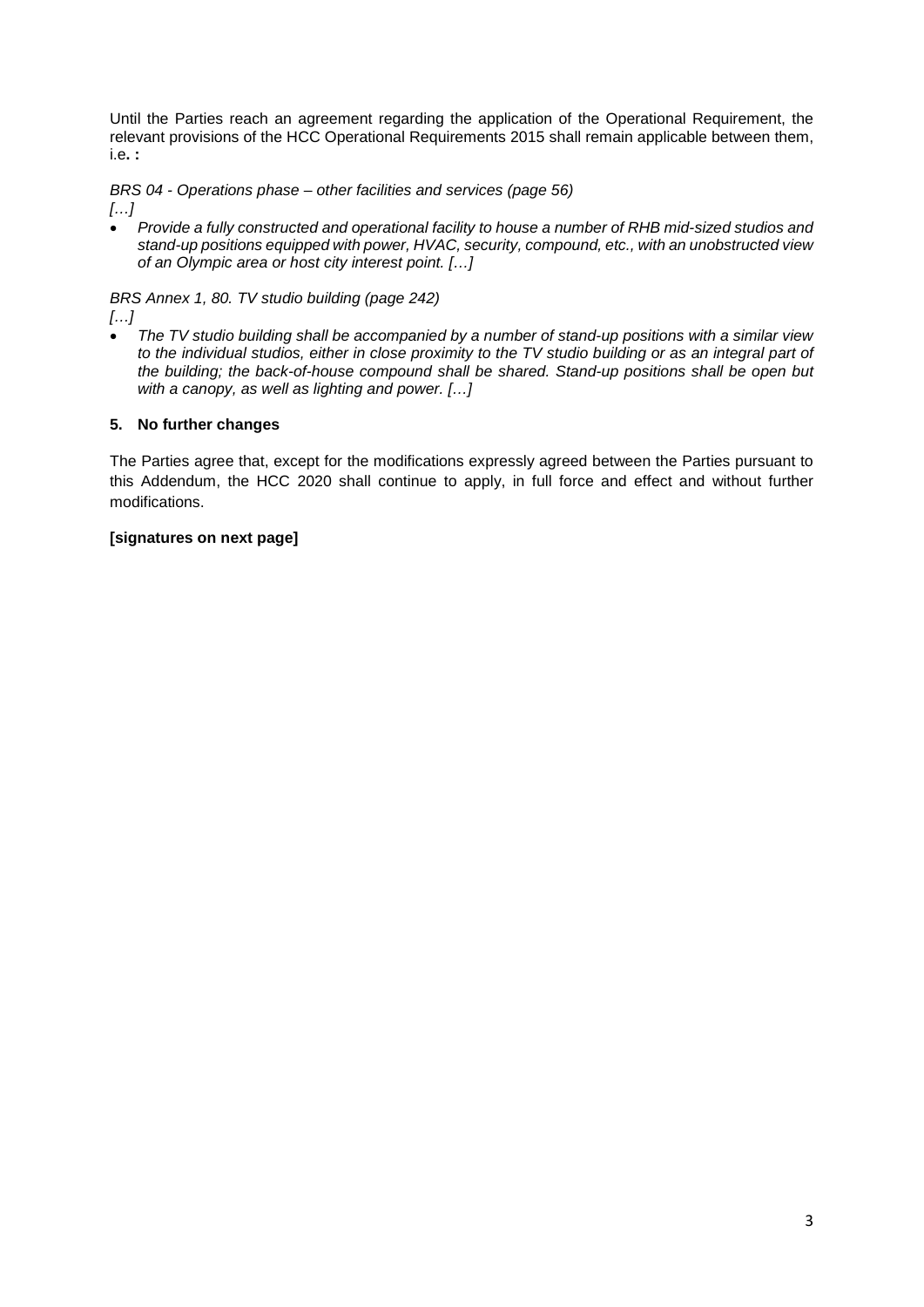#### **The Tokyo Organising Committee of the Olympic and Paralympic Games**

[Signature of Toshiro MUTO]

Date: 29 December 2018

### **The Japanese Olympic Committee**

[Signature of Kiichiro MATSUMARU]

Date: 5 March 2019

**The City of Tokyo** 

[Signature of Koshi NEMOTO]

Date: 25 January 2019

#### **The International Olympic Committee**

[Signature of Christophe DUBI] [Signature of Anne van YSENDYCK]

Date: 20 March 2019

**Appendix: 1-** Exceptions to the application of the Host City Contract - Operational Requirements, version December 2016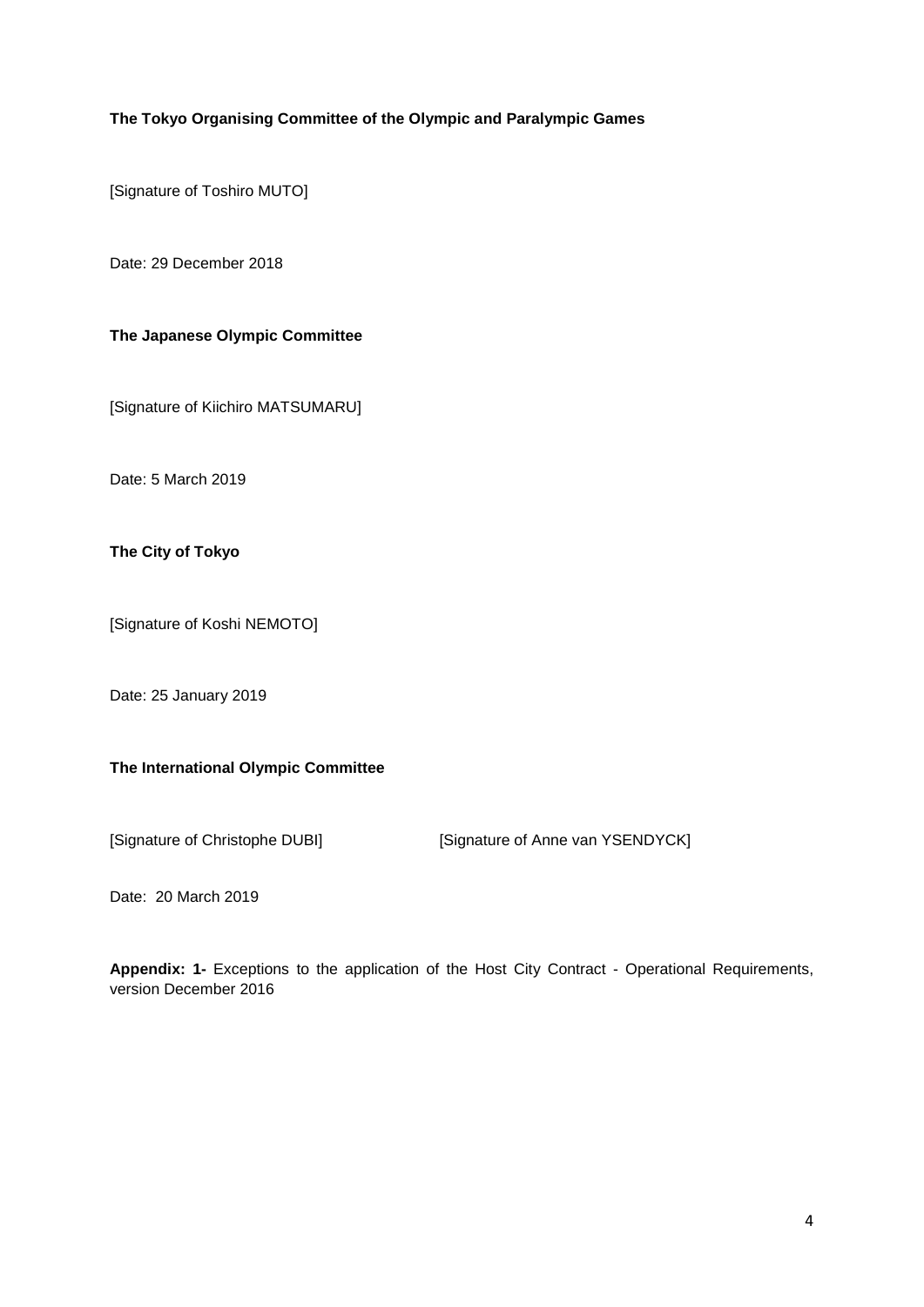| ID | <b>HCC - Operational Requirements 2015</b>                                                                                                                                                                                                                                                                                                                                                                                                                                                                                                                                                          | <b>HCC - Operational Requirements 2016</b>                                                                                                                                                                                                                                                                                                                                                                                                                                                                                                                                                                                                                                                                        | <b>Status</b>    | Agreed modification to HCC Operational Requirements 2016                                                                                                                                                                                                                                                                                                                                                                                                                                                                                                                                                                                                                                                                                                                                                                                                                                                                                                  |
|----|-----------------------------------------------------------------------------------------------------------------------------------------------------------------------------------------------------------------------------------------------------------------------------------------------------------------------------------------------------------------------------------------------------------------------------------------------------------------------------------------------------------------------------------------------------------------------------------------------------|-------------------------------------------------------------------------------------------------------------------------------------------------------------------------------------------------------------------------------------------------------------------------------------------------------------------------------------------------------------------------------------------------------------------------------------------------------------------------------------------------------------------------------------------------------------------------------------------------------------------------------------------------------------------------------------------------------------------|------------------|-----------------------------------------------------------------------------------------------------------------------------------------------------------------------------------------------------------------------------------------------------------------------------------------------------------------------------------------------------------------------------------------------------------------------------------------------------------------------------------------------------------------------------------------------------------------------------------------------------------------------------------------------------------------------------------------------------------------------------------------------------------------------------------------------------------------------------------------------------------------------------------------------------------------------------------------------------------|
|    | SPT 38 - Provision of equipment for FOP preparation*<br>Provide all equipment needed for the preparation of the FOP (e.g. inflatable<br>power boats, tractors) for the Test Events and the Games.                                                                                                                                                                                                                                                                                                                                                                                                   | SPT 40 - Provision of equipment for FOP preparation<br>Provide all equipment needed for the preparation of the FOP (e.g. inflatable power<br>boats, tractors) for the Test Events and the Games.                                                                                                                                                                                                                                                                                                                                                                                                                                                                                                                  | OR 2016 Modified | SPT 40 - Provision of equipment for FOP preparation<br>Provide necessary equipment needed for the preparation of the FOP (e.g. inflatable<br>power boats, tractors) for the Test Events and the Games.                                                                                                                                                                                                                                                                                                                                                                                                                                                                                                                                                                                                                                                                                                                                                    |
|    | SPT 30 - Weather data *<br>$\cdot$ For outdoor sports, provide venue-specific weather stations that collect the<br>weather data during the competition season (winter or summer). These<br>weather stations shall be installed as soon as possible following the election of<br>the host city and no later than four years prior to the Games. The weather<br>stations shall collect data which meets each IF's weather reporting<br>requirements. The weather service provider shall also provide overall weather<br>data and metrics within the host city for use by INFO+ and other data systems | SPT 30 - Weather data<br>• For outdoor sports, provide venue-specific weather stations that collect weather<br>data during the competition season (Winter or Summer). These weather stations shall<br>be installed as soon as possible following the election of the Host City and:<br>- no later than four years prior to the Games of the Olympiad<br>- no later than five years prior to the Olympic Winter Games.<br>. Ensure that the weather stations collect data which meets each IF's weather<br>reporting requirements. The weather service provider shall also provide overall<br>weather data and metrics within the Host City for use by Games Information System<br>(INFO+) and other data systems. | OR 2016 Modified | SPT 30 - Weather data<br>$\cdot$ For outdoor sports, provide venue-specific weather stations that collect weather<br>data during the competition season (Winter or Summer). These weather stations<br>shall be installed as soon as possible following the election of the Host City and:<br>- no later than <b>three</b> years prior to the Games of the Olympiad<br>- no later than five years prior to the Olympic Winter Games.<br>. Ensure that the weather stations collect data which meets each IF's weather<br>reporting requirements. The weather service provider shall also provide overall<br>weather data and metrics within the Host City for use by Games Information System<br>(INFO+) and other data systems.                                                                                                                                                                                                                           |
|    | CER 11 - Moment of Remembrance *<br><b>E</b> Ensure that a symbolic and emotional moment to remember those lost takes<br>place during the Closing Ceremony, at any time after the entry of the athletes<br>3 but before the official speeches.<br>  Ensure that this segment is dignified and appropriate for any member of the<br>audience, whether in the stadium or through broadcast.                                                                                                                                                                                                           | CER 11 - Moment of remembrance<br>• Ensure that a symbolic and emotional moment to remember those lost takes place<br>during the Closing Ceremony, at any time after the entry of the athletes but before<br>the official speeches.<br>• Ensure that this segment is dignified and appropriate for any member of the<br>audience, whether in the stadium or through broadcast.                                                                                                                                                                                                                                                                                                                                    | OR 2016 Modified | CER 11 - Moment of remembrance<br>$\cdot$ Ensure that a symbolic and emotional moment to remember those lost takes place<br>during the Closing Ceremony, at any time after the entry of the athletes but before<br>the official speeches.<br>$\cdot$ Ensure that this segment is dignified and appropriate for any member of the<br>audience, whether in the stadium or through broadcast.<br>$\bullet$ The IOC and the OCOG shall cooperate and agree upon creative and production<br>plans ensuring that the integration of the Moment of Remembrance into the<br>$\vert$ programme of the Closing Ceremony does not lead to additional costs compared to $\vert$<br>the costs of production of the Closing Ceremony without such Moment of<br>remembrance.<br>$\bullet$ If additional costs for the integration of the Moment of Remembrance into the<br>programme of the Closing Ceremony arise, these additional costs shall be borne by<br>the IOC. |
|    | CER 12 - Olympic Laurel Award *<br>Ensure that the scenario of the Opening Ceremony includes an appropriate<br>segment for the award of the Olympic laurel award (or other designations<br>decided by the IOC in relation to this award) to a personality having made<br>outstanding contributions to Olympism.                                                                                                                                                                                                                                                                                     | CER 12 Olympic Laurel Award<br>For the Games of the Olympiad only, ensure that the scenario of the Opening<br>Ceremony includes segment for the Olympic laurel award presented to a personality  OR 2016 Modified<br>having made outstanding contributions to Olympism. The selection is made of a jury<br>named for the occasion by the IOC.                                                                                                                                                                                                                                                                                                                                                                     |                  | CER 12 Olympic Laurel Award<br>$\cdot$ For the Games of the Olympiad only, ensure that the scenario of the Opening<br>Ceremony includes segment for the Olympic laurel award presented to a personality<br>having made outstanding contributions to Olympism. The selection is made of a jury<br>Inamed for the occasion by the IOC.<br>$\bullet$ The IOC and the OCOG shall cooperate and agree upon creative and production<br>plans ensuring that the integration of the Olympic Laurel Award into the<br>programme of the Opening Ceremony does not lead to additional costs compared<br>to the costs of production of the Opening Ceremony without such Olympic Laurel<br>Award.<br>$\bullet$ If additional costs for the integration of the Olympic Laurel Award into the<br>programme of the Opening Ceremony arise, these additional costs shall be borne<br>by the IOC.                                                                          |

Pursuant to Section 3 of the Addendum N° 3 to the Host City Contract for the Games of the XXXII Olympiad in the year 2020 (the "HCC"), the Tokyo Organising Committee of the Olympic and Paralympic Games, the Japanese Olympi Committee have agreed that the HCC - Operational Requirements, version December 2016 ("HCC - Operational Requirements 2016" or "OR 2016") shall be subject to the exceptions listed in the table below (agreed modification ap The HCC - Operational Requirements, version September 2015 ("HCC - Operational Requirements 2015") which are marked with \* were subject to agreed modifications in Addendum N° 1 to the HCC. In accordance with Section 1 of t **Addendum N° 3.**

# **Addendum N° 3 to the Host City Contract for the Games of the XXXII Olympiad in the year 2020 Appendix 1 - Exceptions to the application of the Host City Contract - Operational Requirements, version December 2016**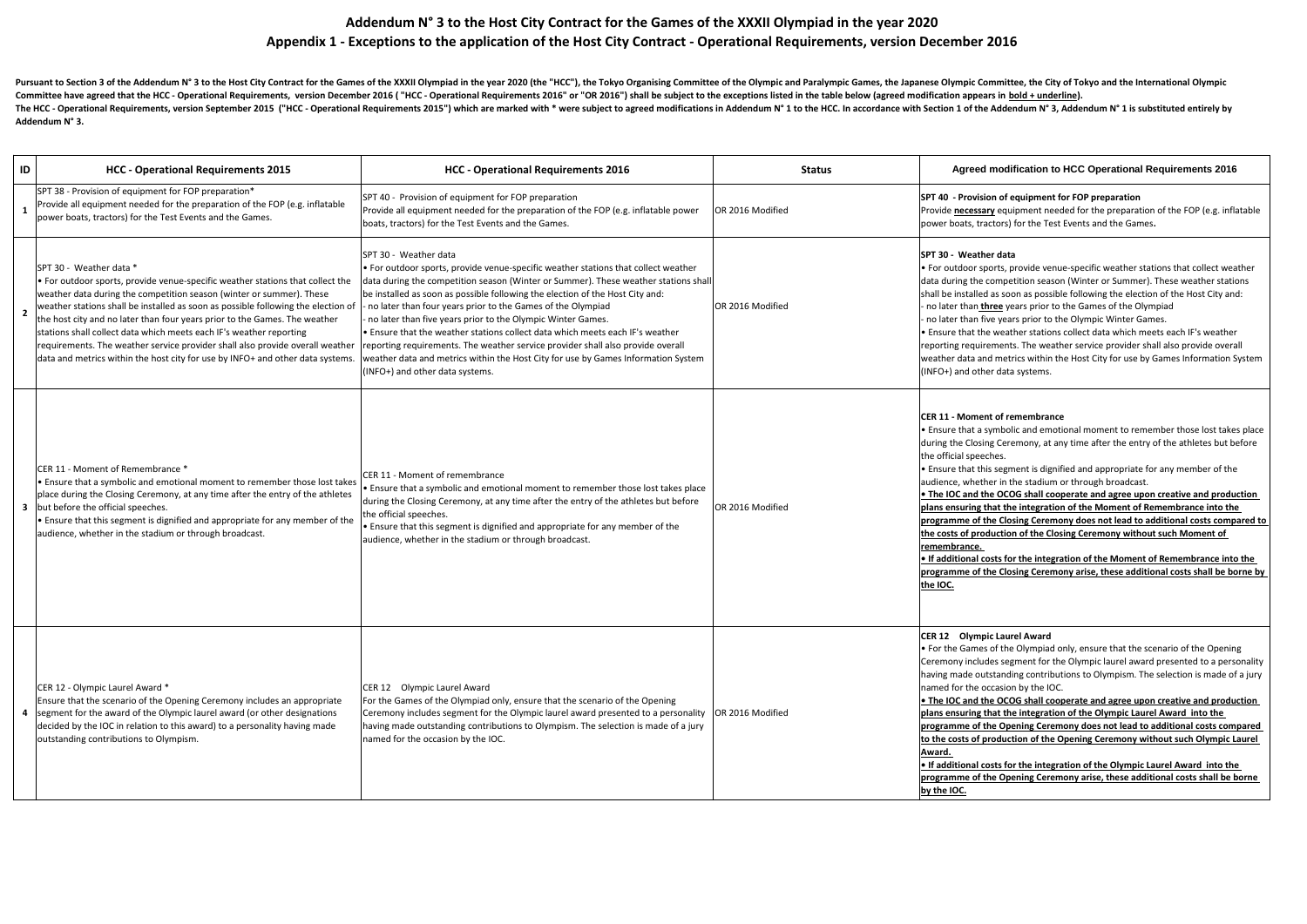| ID | <b>HCC - Operational Requirements 2015</b>                                                                                                                                                                                                                                                                                                                                                                                                                                                                                                                                                                                                                                                                                                                                                                                                                                                                                                                                                                    | <b>HCC - Operational Requirements 2016</b><br><b>Status</b>                                                                                                                                                                                                                                                                                                                                                                                                                                                                                                                                                                                                                                                                                                                                                                                                                                                                                                                                                                                                                                                                                                                                                                                                                                                                             | <b>Agreed modification to HCC Operational Requirements 2016</b>                                                                                                                                                                                                                                                                                                                                                                                                                                                                                                                                                                                                                                                                                                                                                                                                                                                                                                                                                                                                                                                                                                            |
|----|---------------------------------------------------------------------------------------------------------------------------------------------------------------------------------------------------------------------------------------------------------------------------------------------------------------------------------------------------------------------------------------------------------------------------------------------------------------------------------------------------------------------------------------------------------------------------------------------------------------------------------------------------------------------------------------------------------------------------------------------------------------------------------------------------------------------------------------------------------------------------------------------------------------------------------------------------------------------------------------------------------------|-----------------------------------------------------------------------------------------------------------------------------------------------------------------------------------------------------------------------------------------------------------------------------------------------------------------------------------------------------------------------------------------------------------------------------------------------------------------------------------------------------------------------------------------------------------------------------------------------------------------------------------------------------------------------------------------------------------------------------------------------------------------------------------------------------------------------------------------------------------------------------------------------------------------------------------------------------------------------------------------------------------------------------------------------------------------------------------------------------------------------------------------------------------------------------------------------------------------------------------------------------------------------------------------------------------------------------------------|----------------------------------------------------------------------------------------------------------------------------------------------------------------------------------------------------------------------------------------------------------------------------------------------------------------------------------------------------------------------------------------------------------------------------------------------------------------------------------------------------------------------------------------------------------------------------------------------------------------------------------------------------------------------------------------------------------------------------------------------------------------------------------------------------------------------------------------------------------------------------------------------------------------------------------------------------------------------------------------------------------------------------------------------------------------------------------------------------------------------------------------------------------------------------|
| 5  | OTR 12 - Approval of PTR proposals*<br>• Ensure that the messaging, vision and values of the PTR are consistent with<br>those of the Paralympic Games.<br>• Submit the following items to the IPC for approval:<br>- Vision and overall scope of the PTR;<br>the PTR operational plan;<br>the PTR sponsorship plan;<br>the PTR communications plan, which incorporates the destination of Stoke<br>Mandeville (UK) into its overall PTR communications. This shall include press<br>releases, other announcements, notes to the editor, inclusion on torch maps<br>and the torch arrival/ cauldron lighting segment at the Paralympic Games<br>Opening Ceremony;<br>- the number of torchbearers and the torchbearer allocation plan, prior to<br>of the PTR; and<br>the disposal plan of the remaining torches.                                                                                                                                                                                              | OTR 12 - Approval of PTR proposals<br>• Ensure that the messaging, vision and values of the PTR are consistent with those of<br>the Paralympic Games.<br>• Submit the following items to the IPC for approval:<br>- vision and overall scope;<br>- the operational plan;<br>- the sponsorship plan;<br>- the communications plan, which incorporates the destination of Stoke Mandeville,<br>OR 2016 Modified<br>United Kingdom (UK) into its overall communications. This shall include press<br>releases, other announcements, notes to the editor, inclusion on torch maps and the<br>torch arrival/cauldron lighting segment at the Paralympic Games Opening Ceremony;<br>- the number of torchbearers and the torchbearer allocation plan, prior to granting<br>granting any organisations any torchbearer slots. A minimum of 50 torchbearer any organisations any torchbearer slots. A minimum of 50 torchbearer slots within<br>slots within the host city shall be provided to the IPC during the last three days  the Host City shall be provided to the IPC during the last three days of the PTR; and<br>- the disposal plan of the remaining torches                                                                                                                                                                       | OTR 12 - Approval of PTR proposals<br>$\cdot$ Ensure that the messaging, vision and values of the PTR are consistent with those of<br>the Paralympic Games.<br>$\cdot$ Submit the following items to the IPC for approval:<br>- vision and overall scope;<br>the operational plan;<br>the sponsorship plan;<br>- the communications plan, which incorporates the destination of Stoke Mandeville,<br>United Kingdom (UK) into its overall communications. This shall include press<br>releases, other announcements, notes to the editor, inclusion on torch maps and the<br>torch arrival/cauldron lighting segment at the Paralympic Games Opening Ceremony;<br>- the number of torchbearers and the torchbearer allocation plan, prior to granting<br>any organisations any torchbearer slots. A minimum of 50 torchbearer slots within<br>the Host City shall be provided to the IPC during the last two to three days of the<br>PTR; and<br>the disposal plan of the remaining torches                                                                                                                                                                                |
|    | PRS 05 - Olympic Information Service (OIS) / Paralympic Information Service<br>(PIS)<br>•Support the IOC in the provision of the OIS and the Paralympic Information<br>Service (PIS), which is a professional sports reporting and information service<br>designed to keep the accredited media informed and to help them achieve the<br>best possible coverage of the Olympic Games and Paralympic Games. OIS and<br>PIS content is published on the Games INFO+ system and distributed via the<br>Olympic Data Feed (ODF). OIS and PIS content is written in English.                                                                                                                                                                                                                                                                                                                                                                                                                                       | PRS 05 - Olympic Information Service (OIS)/Paralympic News Service (PNS)<br>• Support the IOC in the provision of the OIS and PNS, which are professional sports<br>reporting and information services designed to keep the accredited media informed<br>and to help them achieve the best possible coverage of the Olympic Games and<br>OR 2016 Modified<br>Paralympic Games. OIS and PNS content is published on the Games INFO+ system and<br>distributed via the Olympic Data Feed (ODF). OIS and PNS content is written in<br>English.                                                                                                                                                                                                                                                                                                                                                                                                                                                                                                                                                                                                                                                                                                                                                                                             | <b>PRS 05 - Olympic Information Service (OIS)</b><br>• Support the IOC and the IPC in the provision of the OIS, which is professional sports<br>reporting and information service designed to keep the accredited media informed<br>and to help them achieve the best possible coverage of the Olympic Games and<br>Paralympic Games. OIS content is published on the Games INFO+ system and<br>distributed via the Olympic Data Feed (ODF). OIS is written in English.                                                                                                                                                                                                                                                                                                                                                                                                                                                                                                                                                                                                                                                                                                    |
|    | NCS 07 - Support travel grants *<br>. Provide support travel grants to each NOC with participating athletes in the<br>Olympic Games, and to each NPC with participating athletes in the Paralympic<br>Games.<br>• The support travel grant amount for each NOC and NPC shall be calculated<br>and communicated in US Dollars and based on the following:<br>fee, from an NOC's/ NPC's capital city (or other city if agreed with NOCs/ NPCs<br>i.e. Sydney for Australia) to the official port of entry for the Olympic Games or<br>Paralympic Games;<br>opening and closing dates for the Olympic Village, respectively for the Olympic<br>or Paralympic Games. If travel to and from port of entry on these dates is not<br>possible from the NOC's/NPC's capital city, adjacent dates which provide the<br>lowest economy fare will be used;<br>- most direct route;<br>- airport fees and taxes included;<br>transit expenses not included; and<br>- promotional airfares and low-cost carriers excluded. | NCS 07 - Support travel grants<br>• Provide support travel grants to each NOC with participating athletes in the Olympic<br>Games, and to each NPC with participating athletes in the Paralympic Games.<br>• The support travel grant amount for each NOC and NPC shall be calculated and<br>communicated in USD and based on the following:<br>- lowest published economy class round-trip fare, which can be rebooked for a  - lowest published economy class round-trip fare, which can be rebooked for a fee,<br>from an NOC's/NPC's capital city (or other city if agreed with NOCs/NPCs i.e. Sydney<br>for Australia) to the official POE for the Olympic Games or Paralympic Games;<br>- airfares, whenever possible, which arrive at/depart from the POE on opening and<br>OR 2016 Modified<br>- airfares, whenever possible, which arrive at/ depart from the port of entry on cllosing dates for the Olympic Village, respectively for the Olympic or Paralympic<br>Games. If travel to and from the port of entry on these dates is not possible from the<br>NOC's/NPC's capital city, adjacent dates which provide the lowest economy fare will<br>be used;<br>- most direct route;<br>- airport fees and taxes included;<br>- transit expenses not included; and<br>- promotional airfares and low-cost carriers excluded. | NCS 07 - Support travel grants<br>$\cdot$ Provide support travel grants to each NOC with participating athletes in the<br>Olympic Games, and to each NPC with participating athletes in the Paralympic<br>Games.<br>• The support travel grant amount for each NOC and NPC shall be calculated,<br>communicated and paid in Japanese Yen and based on the following:<br>- lowest published economy class round-trip fare, which can be rebooked for a fee,<br>from an NOC's/NPC's capital city (or other city if agreed with NOCs/NPCs i.e. Sydney<br>for Australia) to the official POE for the Olympic Games or Paralympic Games;<br>- airfares, whenever possible, which arrive at/depart from the POE on opening and<br>closing dates for the Olympic Village, respectively for the Olympic or Paralympic<br>Games. If travel to and from the port of entry on these dates is not possible from the<br>NOC's/NPC's capital city, adjacent dates which provide the lowest economy fare will<br>be used;<br>- most direct route;<br>- airport fees and taxes included;<br>- transit expenses not included; and<br>- promotional airfares and low-cost carriers excluded. |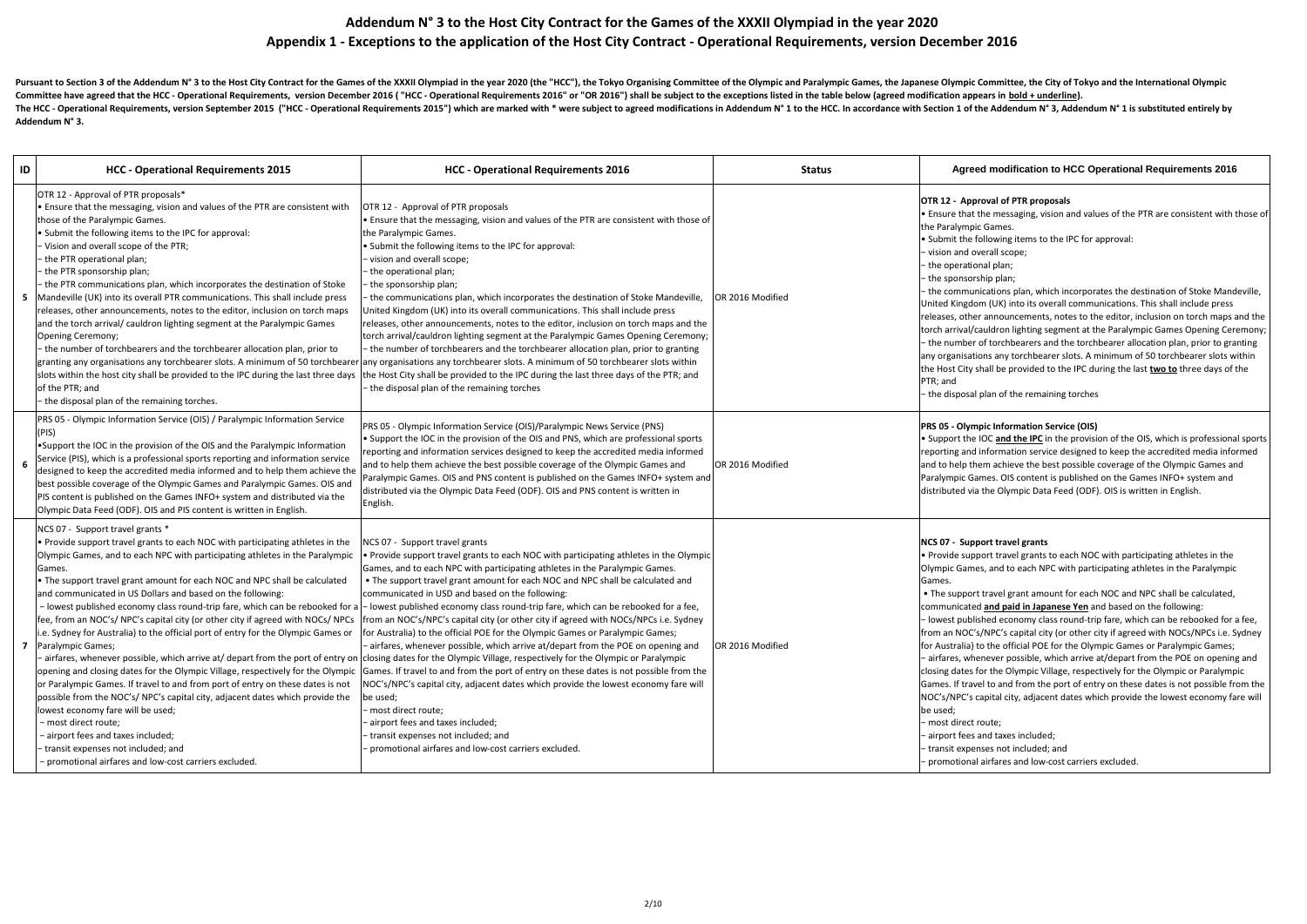| ID | <b>HCC - Operational Requirements 2015</b>                                                                                                                                                                                                                                                                                                                                                                                                                         | <b>HCC - Operational Requirements 2016</b>                                                                                                                                                                                                                                                                                                                                                                                                                                       | <b>Status</b>    | Agreed modification to HCC Operational Requirements 2016                                                                                                                                                                                                                                                                                                                                                                                                                                                                                                                         |
|----|--------------------------------------------------------------------------------------------------------------------------------------------------------------------------------------------------------------------------------------------------------------------------------------------------------------------------------------------------------------------------------------------------------------------------------------------------------------------|----------------------------------------------------------------------------------------------------------------------------------------------------------------------------------------------------------------------------------------------------------------------------------------------------------------------------------------------------------------------------------------------------------------------------------------------------------------------------------|------------------|----------------------------------------------------------------------------------------------------------------------------------------------------------------------------------------------------------------------------------------------------------------------------------------------------------------------------------------------------------------------------------------------------------------------------------------------------------------------------------------------------------------------------------------------------------------------------------|
| 8  |                                                                                                                                                                                                                                                                                                                                                                                                                                                                    | VEN 10 - Water Quality<br>Ensure that the water quality at natural bodies where athletes compete complies<br>with local laws and IFs' standards during both test events and at Games-time.<br>In coordination with relevant authorities, also ensure the adequate testing of the<br>quality of the water throughout the preparation for the Games, in relevant<br>competition areas, and submission of related data to the relevant IFs' and the IOC at<br>the agreed frequency. | OR 2016 Modified | VEN 10 - Water quality<br>. Ensure that the water quality at natural bodies where athletes compete complies<br>with local laws and IFs' standards during Games-time.<br>• For test events, water quality testing can be organized with flexibility in<br>agreement with the IOC and IFs.<br>. In coordination with relevant authorities, also ensure the adequate testing of the<br>quality of the water throughout the preparation for the Games, in relevant<br>competition areas, and submission of related data to the relevant IFs' and the IOC at<br>the agreed frequency. |
|    | VEN 15 - Accessibility for all stakeholders with impairment *<br>Ensure that a mobility services are planned and organised at venues; this<br>service shall be designed to provide assistance with the individual movement<br>of stakeholders challenged by limited mobility. The service should be<br>available from transport load zones, through all areas for which individuals<br>have a right to access within and around the Olympic and Paralympic venues. | VEN 17 - Accessibility for all stakeholders with impairment<br>Ensure that a mobility service is planned and organised at venues; this service shall be<br>designed to provide assistance with the individual movement of stakeholders with<br>limited mobility. The service should be available from transport load zones, through<br>all areas for which individuals have a right to access within and around the Olympic<br>and Paralympic venues.                            | OR 2016 Modified | VEN 17 - Accessibility for all stakeholders with impairment<br>Ensure that a mobility service, <i>including transport assistance with wheelchairs and</i><br>staff, is planned and organised at venues; this service shall be designed to provide<br>assistance with the individual movement of stakeholders with limited mobility. The<br>service should be available from transport load zones, through all areas for which<br>individuals have a right to access within and around the Olympic and Paralympic<br>venues.                                                      |
| 10 |                                                                                                                                                                                                                                                                                                                                                                                                                                                                    | SIG 01 - Wayfinding signage programme<br>• Plan, design, install, maintain, remove and recycle, Games-related wayfinding<br>signage within venues and in public and urban areas, in cooperation with the relevant OR 2016 Modified<br>authorities.<br>Submit the programme to the IOC for approval                                                                                                                                                                               |                  | SIG 01 - Wayfinding signage programme<br>. Plan, design, install, maintain, remove and recycle, Games-related wayfinding<br>signage within venues and in public and urban areas, in cooperation with the relevant<br>authorities.<br>. This can be flexibly handled under cooperation with delivery partners, and by<br>taking into account the maintenance condition of the existing signage.<br>Submit the programme to the IOC for approval.                                                                                                                                  |
|    | ACM 05 - Stakeholder group accommodation requirements table<br>11 summer rooms<br>Media Broadcasters Production Rights Holders Production - NBC<br><b>Rights Holders Production - Others</b>                                                                                                                                                                                                                                                                       | ACM 05 - Stakeholder group accommodation requirements table<br>summer rooms<br>Media Broadcasters Production Rights Holders Production - NBC                                                                                                                                                                                                                                                                                                                                     | OR 2016 Modified | The below section of "ACM 05 - Stakeholder group accommodation requirements<br><b>table"</b> is modified as follows:<br> ■summer rooms<br>Media Broadcasters Production Rights Holders Production - NBC<br><b>Rights Holders Production - Others.</b>                                                                                                                                                                                                                                                                                                                            |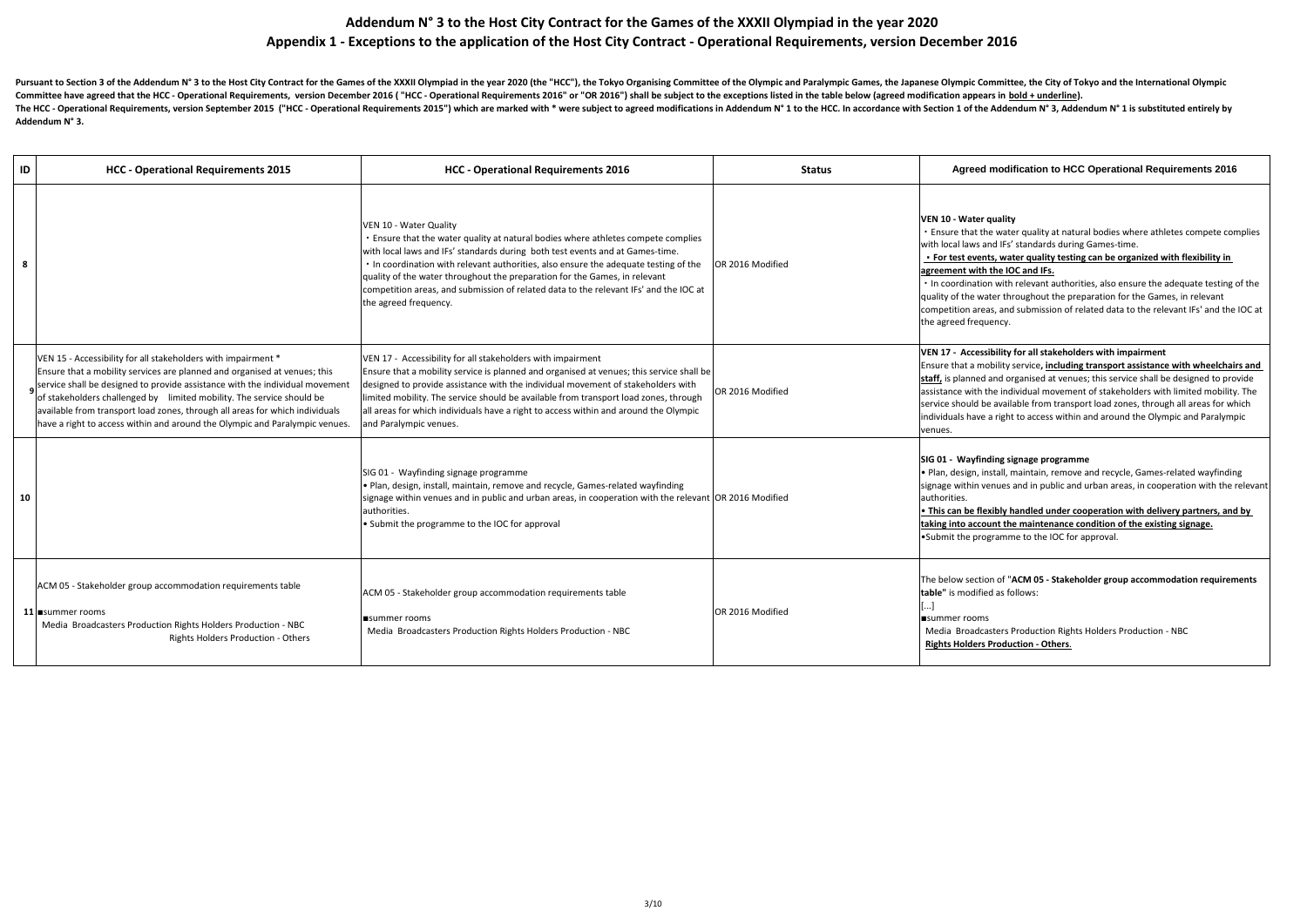| ID | <b>HCC - Operational Requirements 2015</b>                                                                                                                                                                                                                                                                                                                                                                                                         | <b>HCC - Operational Requirements 2016</b>                                                                                                                                                                                                                                                                                                                                                                                                        | <b>Status</b>                                                                                                                                                                                                                                                                                                                                                                                                                                                                                                                                                                                                                                                                                 | Agreed modification to HCC Operational Requirements 2016                                                                                                                                                                                                                                                                                                                                                                                                                    |
|----|----------------------------------------------------------------------------------------------------------------------------------------------------------------------------------------------------------------------------------------------------------------------------------------------------------------------------------------------------------------------------------------------------------------------------------------------------|---------------------------------------------------------------------------------------------------------------------------------------------------------------------------------------------------------------------------------------------------------------------------------------------------------------------------------------------------------------------------------------------------------------------------------------------------|-----------------------------------------------------------------------------------------------------------------------------------------------------------------------------------------------------------------------------------------------------------------------------------------------------------------------------------------------------------------------------------------------------------------------------------------------------------------------------------------------------------------------------------------------------------------------------------------------------------------------------------------------------------------------------------------------|-----------------------------------------------------------------------------------------------------------------------------------------------------------------------------------------------------------------------------------------------------------------------------------------------------------------------------------------------------------------------------------------------------------------------------------------------------------------------------|
|    | ACM 06 - Paralympic accommodation requirements table *<br>12   summer rooms<br>· IPC 450                                                                                                                                                                                                                                                                                                                                                           | ACM 06 - Paralympic accommodation requirements table<br>$\blacksquare$ summer rooms<br>· IPC 450                                                                                                                                                                                                                                                                                                                                                  | OR 2016 Modified<br>Note: The Requirement of OR has been waived<br>and requirement is maintained to 350 rooms<br>instead of 450 as per the TM and the total<br>number of PFH is maintained to 895 rooms as per<br>the OR 2015 Addendum N°1.<br>The IPC will review the exact allocated numbers<br>for each group accommodated at the Paralympic<br>Family hotels in order to not exceed the rooms in<br>total. Any rooms purchased by the IPC at the<br>Paralympic Family hotel(s) should be at the PFH<br>rate as per the candidature undertaking.<br>Additionally the room rates for the IOSD, NPC, OC<br>and PS groups will remain at the same rate as per<br>the candidature undertaking. | The below section of "ACM 06 - Paralympic accommodation requirements ta<br>modified as follows:<br>$\blacksquare$ summer rooms<br>• IPC 350                                                                                                                                                                                                                                                                                                                                 |
|    | ACM 06 - Paralympic accommodation requirements table *<br><b>I</b> summer rooms<br>• Media / Written and Photographic Press / 800<br>• Media / Broadcasters Production Staff(RHB) and Olympic Broadcast<br>Organisation (OBO) / 3500                                                                                                                                                                                                               | ACM 06 - Paralympic accommodation requirements table<br>summer rooms<br>• Media / Written and Photographic Press / 500<br>• Media / Broadcasters Production Staff (RHB) and Olympic Broadcast<br>Organisation (OBO) / 2500                                                                                                                                                                                                                        | OR 2016 Modified                                                                                                                                                                                                                                                                                                                                                                                                                                                                                                                                                                                                                                                                              | The below section of "ACM 06 - Paralympic accommodation requirements ta<br>modified as follows:<br>summer rooms: 2000 rooms for:<br>· Media / Written and Photographic Press<br>• Media / Broadcasters  Production Staff(RHB) and Olympic Broadcast<br>Organisation (OBO)                                                                                                                                                                                                   |
|    | ACM 19 - Ancillary services *<br>$\bullet$ Work with the hotel(s) to ensure that, during the period of the Games, all<br>charges (such as function spaces, conference rooms, food and beverage) are<br>14 guaranteed at reasonable, usual and customary rates.<br>Ensure that, during the period of the Games, the hotel(s) guarantees to offer<br>100% of the function space/ rooms, subject to the standard reservation/<br>cancellation policy. | ACM 19 - Ancillary services<br>$\bullet$ Work with the hotel(s) to ensure that, during the period of the Games, all charges<br>(such as function spaces, conference rooms, food and beverage) are guaranteed at<br>reasonable, usual and customary rates.<br><b>Ensure that, during the period of the Games, the hotel(s) guarantees to offer 100%</b><br>of the function space/ rooms, subject to the standard reservation/ cancellation policy. | OR 2016 Modified                                                                                                                                                                                                                                                                                                                                                                                                                                                                                                                                                                                                                                                                              | <b>ACM 19 - Ancillary services</b><br>• Work with the hotel(s) to ensure that, during the period of the Games, all ch<br>(such as function spaces, conference rooms, food and beverage) are guarante<br>reasonable, usual and customary rates.<br>. Ensure that, during the period of the Games, the Olympic Family Hotel(s) a<br>Marketing Partner Hotel(s) guarantees to offer 100% of the function space/ro<br>subject to the standard reservation/ cancellation policy. |

| <b>Status</b>                                                                                                                                                                                                                                                                                                                                                                                                                                  | <b>Agreed modification to HCC Operational Requirements 2016</b>                                                                                                                                                                                                                                                                                                                                                                                                                             |
|------------------------------------------------------------------------------------------------------------------------------------------------------------------------------------------------------------------------------------------------------------------------------------------------------------------------------------------------------------------------------------------------------------------------------------------------|---------------------------------------------------------------------------------------------------------------------------------------------------------------------------------------------------------------------------------------------------------------------------------------------------------------------------------------------------------------------------------------------------------------------------------------------------------------------------------------------|
| OR 2016 Modified                                                                                                                                                                                                                                                                                                                                                                                                                               |                                                                                                                                                                                                                                                                                                                                                                                                                                                                                             |
| Note: The Requirement of OR has been waived<br>and requirement is maintained to 350 rooms<br>instead of 450 as per the TM and the total<br>number of PFH is maintained to 895 rooms as per<br>the OR 2015 Addendum N°1.                                                                                                                                                                                                                        | The below section of "ACM 06 - Paralympic accommodation requirements table" is<br>modified as follows:                                                                                                                                                                                                                                                                                                                                                                                      |
| The IPC will review the exact allocated numbers<br>for each group accommodated at the Paralympic<br>Family hotels in order to not exceed the rooms in<br>total. Any rooms purchased by the IPC at the<br>Paralympic Family hotel(s) should be at the PFH<br>rate as per the candidature undertaking.<br>Additionally the room rates for the IOSD, NPC, OC<br>and PS groups will remain at the same rate as per<br>the candidature undertaking. | []<br>■summer rooms<br>· IPC 350                                                                                                                                                                                                                                                                                                                                                                                                                                                            |
| OR 2016 Modified                                                                                                                                                                                                                                                                                                                                                                                                                               | The below section of "ACM 06 - Paralympic accommodation requirements table" is<br>modified as follows:<br>summer rooms: 2000 rooms for:<br>• Media / Written and Photographic Press<br>• Media / Broadcasters  Production Staff(RHB) and Olympic Broadcast<br>Organisation<br>(OBO)                                                                                                                                                                                                         |
|                                                                                                                                                                                                                                                                                                                                                                                                                                                |                                                                                                                                                                                                                                                                                                                                                                                                                                                                                             |
| OR 2016 Modified                                                                                                                                                                                                                                                                                                                                                                                                                               | <b>ACM 19 - Ancillary services</b><br>. Work with the hotel(s) to ensure that, during the period of the Games, all charges<br>(such as function spaces, conference rooms, food and beverage) are guaranteed at<br>reasonable, usual and customary rates.<br>. Ensure that, during the period of the Games, the Olympic Family Hotel(s) and<br>Marketing Partner Hotel(s) guarantees to offer 100% of the function space/rooms,<br>subject to the standard reservation/ cancellation policy. |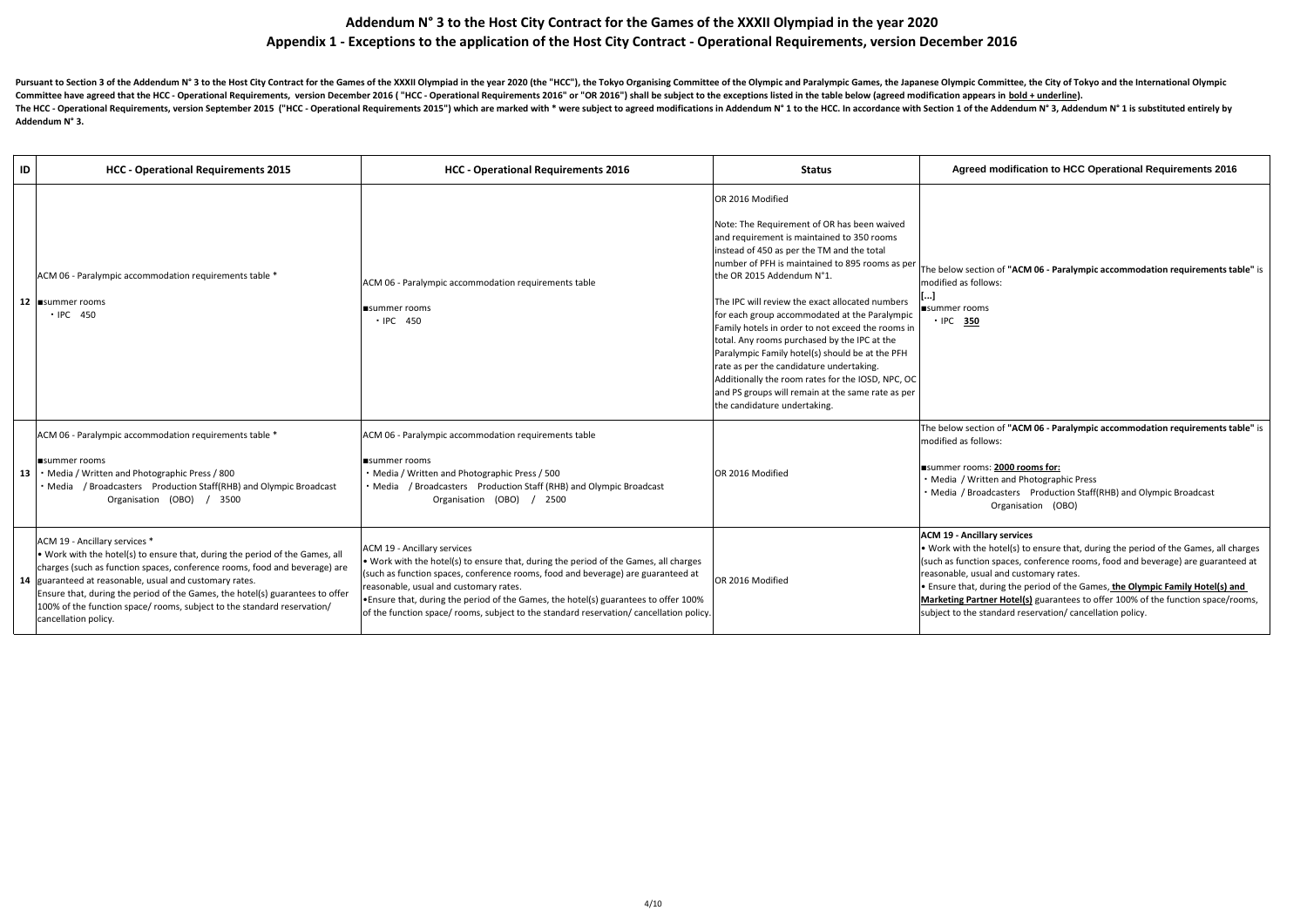| ID | <b>HCC - Operational Requirements 2015</b>                                                                                                                                                                                                                                                                                                                                                                                                                                                                                                                                                                                                                                                                                                             | <b>HCC - Operational Requirements 2016</b>                                                                                                                                                                                                                                                                                                                                                                                                                                                                                                                                                                                                                                                                                                                                                                                   | <b>Status</b>    | Agreed modification to HCC Operational Requirements 2016                                                                                                                                                                                                                                                                                                                                                                                                                                                                                                                                                                                                                                                                                                                                                                                                                                                                                                                                                                                                                                                                                                                                                                                                                                                                                                                                                                                                                                                                                                   |
|----|--------------------------------------------------------------------------------------------------------------------------------------------------------------------------------------------------------------------------------------------------------------------------------------------------------------------------------------------------------------------------------------------------------------------------------------------------------------------------------------------------------------------------------------------------------------------------------------------------------------------------------------------------------------------------------------------------------------------------------------------------------|------------------------------------------------------------------------------------------------------------------------------------------------------------------------------------------------------------------------------------------------------------------------------------------------------------------------------------------------------------------------------------------------------------------------------------------------------------------------------------------------------------------------------------------------------------------------------------------------------------------------------------------------------------------------------------------------------------------------------------------------------------------------------------------------------------------------------|------------------|------------------------------------------------------------------------------------------------------------------------------------------------------------------------------------------------------------------------------------------------------------------------------------------------------------------------------------------------------------------------------------------------------------------------------------------------------------------------------------------------------------------------------------------------------------------------------------------------------------------------------------------------------------------------------------------------------------------------------------------------------------------------------------------------------------------------------------------------------------------------------------------------------------------------------------------------------------------------------------------------------------------------------------------------------------------------------------------------------------------------------------------------------------------------------------------------------------------------------------------------------------------------------------------------------------------------------------------------------------------------------------------------------------------------------------------------------------------------------------------------------------------------------------------------------------|
|    | MED 06 - Olympic Village Polyclinic *<br>• Establish a multi-disciplinary Polyclinic in the Olympic Village to provide<br>comprehensive care for athletes and officials. The Polyclinic shall also provide<br>suitable space for the IOC Medical Commission offices and meeting rooms. It<br>shall be staffed with doctors, nurses, pharmacists, dentists, physiotherapists,<br>15 optometrists and specialists to provide:<br>- primary care, sports medicine, speciality medical services, pharmacy services,<br>physical therapies including massage, radiology (imaging with on-site<br>ultrasound, X-ray, MRI and CT and other modalities if required) and optometry<br>for 16 hours per day, and<br>emergency medical services 24 hours per day. | MED 06 - Olympic Village Polyclinic<br>$\cdot$ Establish a multi-disciplinary Polyclinic in the Olympic Village to provide<br>comprehensive care for athletes and officials. The Polyclinic shall also provide suitable<br>space for the IOC Medical and Scientific Commission offices and meeting rooms. It<br>shall be staffed with doctors, nurses, pharmacists, dentists, physiotherapists,<br>optometrists and specialists to provide:<br>- primary care, sports medicine, speciality medical services, pharmacy services,<br>physical therapies including massage, radiology (imaging with on-site ultrasound, X-<br>ray, Magnetic Resonance Imaging [MRI] and Computed Tomography [CT] and other<br>modalities if required) and optometry for 16 hours per day; and<br>- emergency medical services 24 hours per day. | OR 2016 Modified | MED 06 - Olympic Village Polyclinic<br>$\cdot$ Establish a multi-disciplinary Polyclinic in the Olympic Village to provide<br>comprehensive care for athletes and officials. The Polyclinic shall also provide<br>suitable space for the IOC Medical and Scientific Commission offices and meeting<br>rooms. It shall be staffed with doctors, nurses, pharmacists, dentists,<br>physiotherapists, optometrists and specialists to provide:<br>- primary care, sports medicine, speciality medical services, pharmacy services,<br>physical therapies including massage, radiology (imaging with on-site ultrasound, X-<br>ray, Magnetic Resonance Imaging [MRI] and Computed Tomography [CT] and other<br>modalities if required) and optometry for 16 hours per day; and<br>- emergency medical services 24 hours per day.<br>The OCOG is allowed to use CT equipment at a hospital within 3km distance<br>(instead of within the Olympic Village Polyclinic) of the Olympic Village as long as<br>the following conditions are ensured:<br>. This hospital has sufficient capacity for 3 uses of CT imaging equipment per day<br>with no waiting time at the hospital for athletes<br>. The CT imaging of these athletes will have no effect on emergency use or normal<br>patients use of the CT equipment at this hospital<br>. This hospital provides same day appointments for athletes<br>• The OCOG provides a transport service to and from the hospital<br>• Athletes are met on their arrival to the hospital and escorted to the CT equipment |
| 16 | MED 12 - Right to practice for international health professionals<br>. Ensure that health professionals who travel with NOCs are legally allowed to<br>the Olympic Village Polyclinic. If registration is needed, there shall be a simple<br>process, with no fee for the doctor or NOCs. The registration process shall be<br>submitted to the IOC for approval.                                                                                                                                                                                                                                                                                                                                                                                      | MED 12 - Right to practice for international health professionals<br>• Ensure, if necessary by coordinating with the relevant Host Country Authorities,<br>that health professionals who travel with NOCs are legally allowed to care for their<br>care for their respective delegations, order medical tests and prescribe through respective delegations, order medical tests and prescribe through the Olympic Village OR 2016 Modified<br>Polyclinic. If registration is needed, there shall be a simple process, with no fee for the<br>doctors or NOCs. IFs doctors and doctors treating other accredited groups, such as<br>media and TOP Partners, should also be registered if required. The registration<br>process shall be submitted to the IOC for approval.                                                    |                  | MED 12 - Right to practice for international health professionals<br>- Ensure, if necessary by coordinating with the relevant Host Country Authorities, that<br>health professionals who travel with NOCs are legally allowed to care for their<br>respective delegations, order medical tests and prescribe through the Olympic Village<br>Polyclinic. If registration is needed, there shall be a simple process, with no fee for<br>the doctors or NOCs. IFs doctors and doctors treating other accredited groups should<br>also be registered if required by the authorities. The registration process shall be<br>submitted to the IOC for approval.                                                                                                                                                                                                                                                                                                                                                                                                                                                                                                                                                                                                                                                                                                                                                                                                                                                                                                  |
|    | TEC 03 - Internet infrastructure *<br>Ensure both a logical and physical resilient supply of Games Internet services,<br>17 via direct connection to two or more geographically diverse global internet<br>exchange points and geographically independent routes from the exchange<br>point(s) to each venue/site.                                                                                                                                                                                                                                                                                                                                                                                                                                     | TEC 03 - Internet infrastructure<br>• Ensure both a logical and physical resilient supply of Games internet services, via<br>direct connection to two or more geographically diverse global internet exchange<br>points and geographically independent routes from the exchange point(s) to each<br>venue/site.                                                                                                                                                                                                                                                                                                                                                                                                                                                                                                              | OR 2016 Modified | TEC 03 - Internet infrastructure<br>Ensure both a logical and physical resilient supply of Games internet services, for<br>example by a direct connection to two or more geographically diverse global internet<br>exchange points and geographically independent routes from the exchange point(s)<br>to each venue/site.<br>Final solution to be agreed between OCOG, IOC, Atos, OBS and domestic telecoms<br>provider(s).                                                                                                                                                                                                                                                                                                                                                                                                                                                                                                                                                                                                                                                                                                                                                                                                                                                                                                                                                                                                                                                                                                                               |
|    | TEC 06 - Deployment of the telecommunications solution *<br>18 Ensure that the telecommunications solutions to be deployed are defined and<br>approved no later than two years before the Olympic Games.                                                                                                                                                                                                                                                                                                                                                                                                                                                                                                                                               | TEC 06 - Deployment of the telecommunications solutions<br>Ensure that the telecommunications solutions to be deployed are defined and<br>approved no later than two years before the Olympic Games.                                                                                                                                                                                                                                                                                                                                                                                                                                                                                                                                                                                                                         | OR 2016 Modified | TEC 06 - Deployment of the telecommunications solution<br>Ensure that the <b>key</b> telecommunications solutions to be deployed are defined and<br>approved no later than two years before the Olympic Games.<br>Final solution to be agreed between OCOG, IOC and OBS, including change to<br>mutually agreed critical telecommunications solutions, such as WAN, Data<br>Centre(s), Cloud solutions etc.                                                                                                                                                                                                                                                                                                                                                                                                                                                                                                                                                                                                                                                                                                                                                                                                                                                                                                                                                                                                                                                                                                                                                |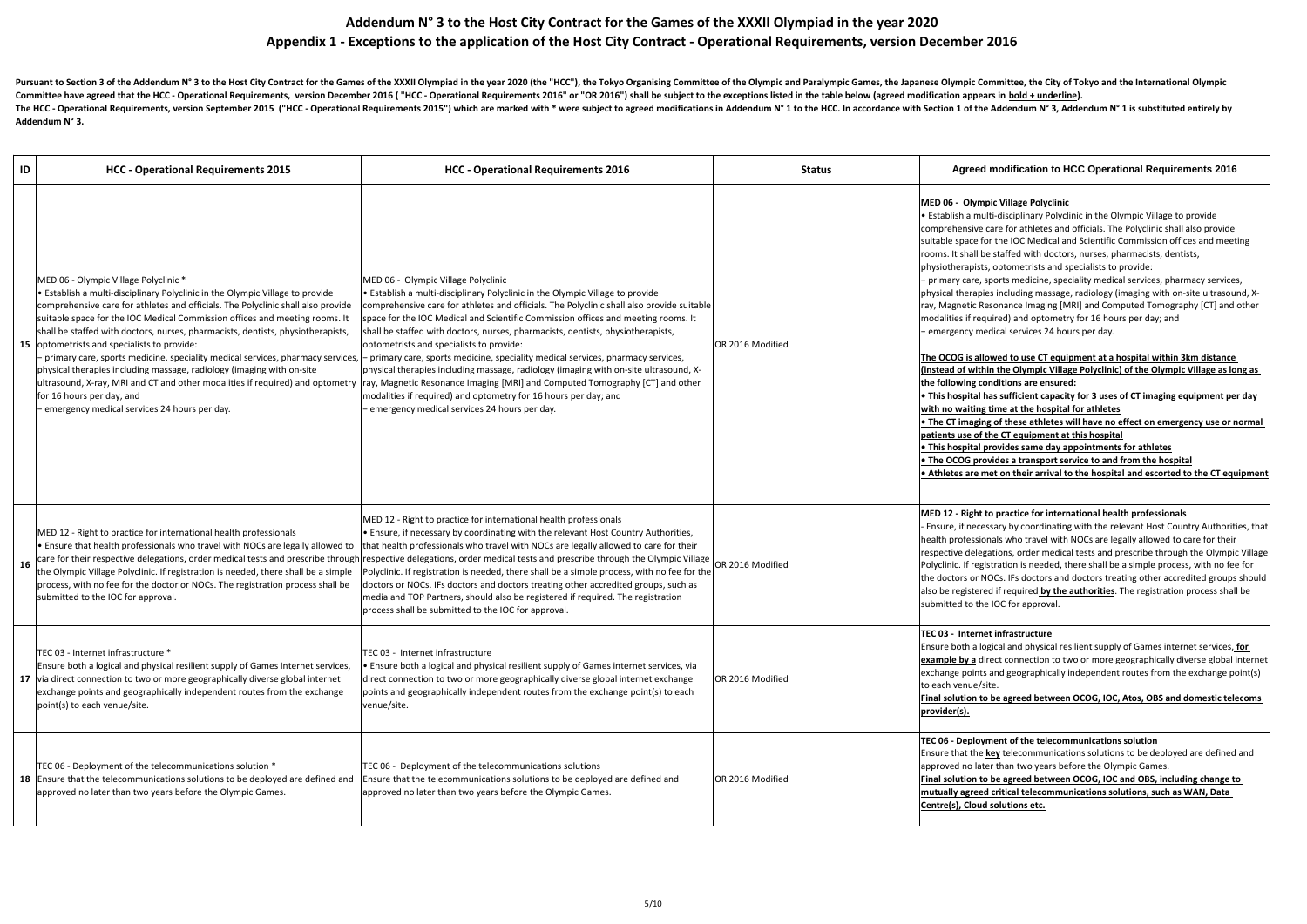Pursuant to Section 3 of the Addendum N° 3 to the Host City Contract for the Games of the XXXII Olympiad in the year 2020 (the "HCC"), the Tokyo Organising Committee of the Olympic and Paralympic Games, the Japanese Olympi Committee have agreed that the HCC - Operational Requirements, version December 2016 ("HCC - Operational Requirements 2016" or "OR 2016") shall be subject to the exceptions listed in the table below (agreed modification ap The HCC - Operational Requirements, version September 2015 ("HCC - Operational Requirements 2015") which are marked with \* were subject to agreed modifications in Addendum N° 1 to the HCC. In accordance with Section 1 of t **Addendum N° 3.**

| ID | <b>HCC - Operational Requirements 2015</b>                                                                                                                                                                                                                                                                                                                                                                                                                                                                                                                                                                                                                                                                                                                                                                                                                                                                                                                                                                                                                                                                                                     | <b>HCC - Operational Requirements 2016</b>                                                                                                                                                                                                                                                                                                                                                                                                                                                                                                                                                                                                                                                                                                                                                                                                                                                                                                                                                                                                                                                                                                                                                                                                                                                                                                                                                                                                                                                                                                                                                                                                                                                                                                                                                  |                                                                                                       |
|----|------------------------------------------------------------------------------------------------------------------------------------------------------------------------------------------------------------------------------------------------------------------------------------------------------------------------------------------------------------------------------------------------------------------------------------------------------------------------------------------------------------------------------------------------------------------------------------------------------------------------------------------------------------------------------------------------------------------------------------------------------------------------------------------------------------------------------------------------------------------------------------------------------------------------------------------------------------------------------------------------------------------------------------------------------------------------------------------------------------------------------------------------|---------------------------------------------------------------------------------------------------------------------------------------------------------------------------------------------------------------------------------------------------------------------------------------------------------------------------------------------------------------------------------------------------------------------------------------------------------------------------------------------------------------------------------------------------------------------------------------------------------------------------------------------------------------------------------------------------------------------------------------------------------------------------------------------------------------------------------------------------------------------------------------------------------------------------------------------------------------------------------------------------------------------------------------------------------------------------------------------------------------------------------------------------------------------------------------------------------------------------------------------------------------------------------------------------------------------------------------------------------------------------------------------------------------------------------------------------------------------------------------------------------------------------------------------------------------------------------------------------------------------------------------------------------------------------------------------------------------------------------------------------------------------------------------------|-------------------------------------------------------------------------------------------------------|
| 19 | TEC 09 - Suppliers and providers transfer of knowledge *<br>Ensure that all agreements concluded by the OCOG with its technology<br>suppliers contain the requirement for the provider to adhere to the following<br>requirements:<br>regularly update the IOC and relevant third parties designated by the IOC<br>regarding the progress of the provision of services and/ or products;<br>provide the OCOG and the IOC with a written report describing in detail the<br>services and/ or products actually delivered during the preparation and the<br>staging of the Games; and<br>- upon request by the OCOG or the IOC, prepare and participate, at supplier's<br>cost, in meetings, workshops, debriefings and/ or other related activities<br>concerning the transfer of knowledge to benefit future OCOGs.                                                                                                                                                                                                                                                                                                                            | TEC 09 - Suppliers and providers Transfer of Knowledge (TOK)<br>. Ensure that all agreements concluded by the OCOG with its technology suppliers<br>contain the requirement for the provider to adhere to the following requirements:<br>- regularly update the IOC and relevant third parties designated by the IOC regarding<br>the progress of the provision of services and/or products;<br>provide the OCOG and the IOC with a written report describing in detail the services OR 2016 I<br>and/or products actually delivered during the preparation and the staging of the<br>Games; and<br>- on request by the OCOG or the IOC, prepare and participate, at the supplier's cost,<br>in meetings, workshops, debriefings and/or other related activities concerning the<br>TOK to benefit future OCOGs.                                                                                                                                                                                                                                                                                                                                                                                                                                                                                                                                                                                                                                                                                                                                                                                                                                                                                                                                                                             |                                                                                                       |
|    | FIN 07 - Insurance policies *<br>• Procure and maintain the insurance policies as specified in FIN Annex 1 -<br>Specifications on OCOG Insurance.<br>20 • Inform the IOC of any OCOG's plans before acquiring any cancellation<br>linsurance in relation to the Games (which is not mandatory).                                                                                                                                                                                                                                                                                                                                                                                                                                                                                                                                                                                                                                                                                                                                                                                                                                                | FIN 07 - Insurance policies<br>. Procure and maintain the insurance policies as specified in FIN Annex 1 -<br>Specifications for OCOG Insurance.<br>• Inform the IOC of any OCOG's plans before acquiring any cancellation insurance in<br>relation to the Games (which is not mandatory)                                                                                                                                                                                                                                                                                                                                                                                                                                                                                                                                                                                                                                                                                                                                                                                                                                                                                                                                                                                                                                                                                                                                                                                                                                                                                                                                                                                                                                                                                                   | OR 2016 I                                                                                             |
|    | GAM 04: Games Delivery Plan *<br>Ensure that the Games Delivery Plan includes the following elements, as a<br>minimum:<br>requirements under the HCC and the Olympic Charter;<br>register of commitments stated in the Candidature File;<br>legal register (a register, based on the IOC generic legal register document<br>which (i) identifies the legislation and other regulations or decrees governing<br>the different requirements under the HCC or the candidature commitments<br>and (ii) lists such regulatory measures (i.e. temporary waivers, amendments or<br>21   new enactments) that may be necessary to deliver the Games in accordance<br>with the HCC, fulfilling the candidature commitments, as well as respecting the<br>agreed timelines for delivery);<br>- sustainability legislation inventory (an inventory of all sustainability-related/<br>environmental laws in force in the host country aligned with the relevant<br>sustainability/ environmental candidature commitments and construction<br>timelines); and<br>OCOG-specific milestones (including key milestones for the delivery partners<br>involved). | GAM 04 - Games Delivery Plan (GDP)<br>• Establish the GDP (based on the IOC and IPC generic GDPs), in collaboration with<br>the IOC and the IPC. The GDP should describe the main planning framework and<br>binding timelines to be respected by the Host City, the Host NOC and the OCOG in the<br>delivery of all their requirements pursuant to the HCC. The first version of the OCOG-<br>specific GDP shall be submitted to the IOC for approval simultaneously with the GFP.<br>. Ensure that the GDP includes the following elements, at a minimum:<br>requirements under the HCC and the Olympic Charter;<br>- register of commitments stated in the Candidature File ("Candidature<br>Commitments");<br>- legal register based on the IOC generic legal register which:<br>-identifies the legislation and other regulations or decrees governing the different<br>requirements under the HCC or the Candidature Commitments; and<br>- lists such regulatory measures (i.e. temporary waivers, amendments or new<br>enactments) that may be necessary to deliver the Games in accordance with the HCC,<br>fulfilling the Candidature Commitments, as well as respecting the agreed timelines for<br>delivery);<br>- sustainability legislation inventory (an inventory of all sustainability-<br>related/environmental laws in force in the Host Country aligned with the relevant<br>sustainability/environmental Candidature Commitments and construction timelines;<br>and<br>- OCOG-specific milestones (including key milestones for the delivery partners<br>involved).<br>. Work with the IPC to identify and integrate Paralympic-specific content, receive the<br>IPC's initial approval and agree the change management process for the Paralympic-<br>specific context. | OR 2016 I<br>NOTE: The<br>(GDP) as s<br>However,<br>what Toky<br>using/upc<br>with the I<br>candidatu |
| 22 | SUS 04 - Sustainability management system *<br>Establish a sustainability management system that covers the key activities of<br>the organisation that are material to delivering a sustainable Games and<br>ensure that this system is independently confirmed as being in accordance<br>with the requirements of the standard ISO 20121, at least three years before<br>the Games. The sustainability management system must include the following<br>activities:~                                                                                                                                                                                                                                                                                                                                                                                                                                                                                                                                                                                                                                                                           | SUS 06 - Sustainability Management System (SMS)<br>• Establish a SMS that covers the key activities of the organisation that are material to<br>delivering sustainable Olympic and Paralympic Games in line with the above-<br>mentioned sustainability strategy (SUS 01 - Sustainability strategy).<br>• Ensure that this system is independently certified as being in accordance with the<br>requirements of the standard ISO 20121:2012.                                                                                                                                                                                                                                                                                                                                                                                                                                                                                                                                                                                                                                                                                                                                                                                                                                                                                                                                                                                                                                                                                                                                                                                                                                                                                                                                                | OR 2016 /<br>NOTE: In I<br>$N^{\circ}$ 1, a Su<br>be in plac                                          |

**IDCC - Operational Requirements 2016 Agreed modification to HCC Operational Requirements 2016** Modified **TEC 09 - Suppliers and providers transfer of knowledge (TOK)** Ensure that all agreements concluded by the OCOG with its technology suppliers contain the requirement for the provider to adhere to the following requirements: − regularly update the IOC and relevant third parties designated by the IOC regarding the progress of the provision of services and/ or products; − provide the OCOG and the IOC with a written report describing in detail the services and/ or products actually delivered during the preparation and the staging of the Games; and − on request by the OCOG or the IOC, prepare and participate, at supplier's **reasonable** cost **(incl. transport, accommodation and fees if relevant)** in meetings, workshops, debriefings and/ or other related activities concerning the TOK to benefit future OCOGs. Modified **FIN 07 - Insurance policies The OCOG will structure the insurance program in an efficient and appropriate manner compliant with the OR. In case the OCOG would like to propose any deviation from the OR after analyzing the risk exposure of the OCOG and according to the reasonable commercial availability within the market, such deviation shall be subject to the IOC prior written approval.** Modified e concept of the Games Delivery Plan such does not apply to Tokyo 2020. the content of the GDP is similar to yo 2020 has produced is currently dating as part of the project monitoring OC (Master Schedule, Risk register, are commtiments register, etc). **GAM-04 - OCOG Master Schedule The OCOG must establish an OCOG Master Schedule (based on the Generic Master Schedule) according to the technical requirements set up by the IOC and stated in this manual. The first version must be submitted to the IOC for approval with the Games Foundation Plan. The OCOG must regularly submit the OCOG Master Schedule for review and approval according to the "Change Management Process" that has been agreed between the OCOG and the IOC. Any changes from the first and subsequent versions to the OCOG Master Schedule must be approved by the IOC and the OCOG executives. In addition to the Master Schedule, the OCOG shall maintain and regularly report: - the list of Candidature Commitments and - the OCOG Legal Register: a register, based on the IOC generic legal register document which (i) identifies the legislation and other regulations or decrees governing the different requirements under the HCC or the candidature commitments and (ii) lists such regulatory measures (i.e. temporary waivers, amendments or new enactments) that may be necessary to deliver the Games in accordance with the HCC, fulfilling the candidature commitments, as well as respecting the agreed timelines for delivery** Assumed line with what was agreed in Addendum Istainability Management System shall e at least two years before the Games.